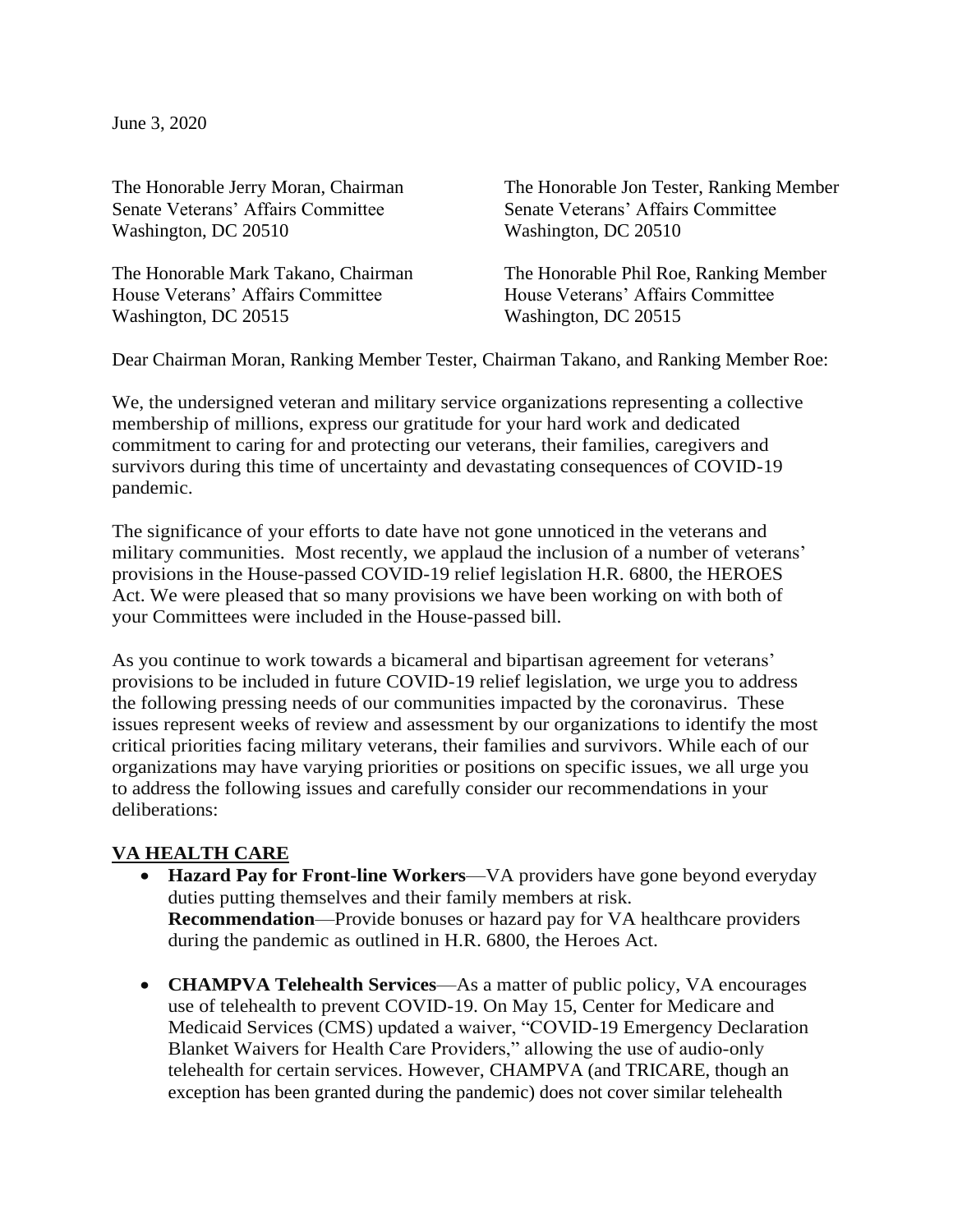services such as sessions that involve voice communication only (without video or data transmission) including audio-only conferencing, phone calls, and secure text messaging.

**Recommendation—**Expand covered telehealth services and align with private health plans and CMS.

- **CHAMPVA for Adult Children of Veterans**—Eligible adult children of veterans' risk being dropped from CHAMPVA through no fault of their own during the coming weeks and months because of school enrollment concerns, and financial or other hardship reasons while the nation is battling the pandemic. **Recommendation—**Expand CHAMPVA health care coverage to include children of eligible veterans' family members and survivors until age 26 so it will align with private and federal sector health plans as outlined in S. 1034 and H.R. 2094, the
	- CHAMPVA Children's Care Protection Act.
- **Inpatient Copayments**—Numerous local health insurers and three major health insurers, Cigna, Humana, and Aetna, are electing to waive copayments and coshares related to COVID-19 testing and treatment. At a time when many veterans are losing their jobs and experiencing financial distress, VA still requires veterans to pay copayments for inpatient, outpatient and urgent care and prescribed medications related to treating COVID-19.

**Recommendation—**Provide temporary prohibition to collect copayments related to treatment for COVID19 as outlined in H.R. 6800, the Heroes Act.

• **Emergency Care—Emergency care remains a high-risk benefit to veterans. Prior to** the COVID-19 pandemic erupting in the U.S., VA continued to inappropriately deny emergency care claims and emergency ambulance claims as described in VA's own August 6, 2019, Inspector General report. Too often, veterans recovering from lifethreatening situations are forced to shoulder the financial burden when VA incorrectly denies and rejects emergency care and ambulance claims. **Recommendation**—Support temporary changes in statue to make VA the primary

payer in order to ease clinical and administrative requirements (e.g., if veteran had VA care within last 24 months, VA/Federal facility availability to provide care, transfer of care requirement, including ambulance service) as outlined in H.R. 6591 and H.R. 6800, the Heroes Act.

• **VA Means Testing**—38 U.S.C. § 5317 requires VA to perform Income Verification Matching to determine veteran's eligibility to VA benefits. IRS and Social Security Administration (SSA) share earned and unearned income information reported by employers and financial institutions. The Health Eligibility Center (HEC) located in Atlanta, Georgia compares the extracted data with earned and unearned income data retrieved from SSA and Internal Revenue Service (IRS). The process is passive and retrospective. Veterans who lose employment require a prospective (projected) means test for financial institutions. VA is required by law to independently verify this information before making a final benefit determination.

**Recommendation**—Allow VA to use 38 U.S.C. § 1722(e) (Determination of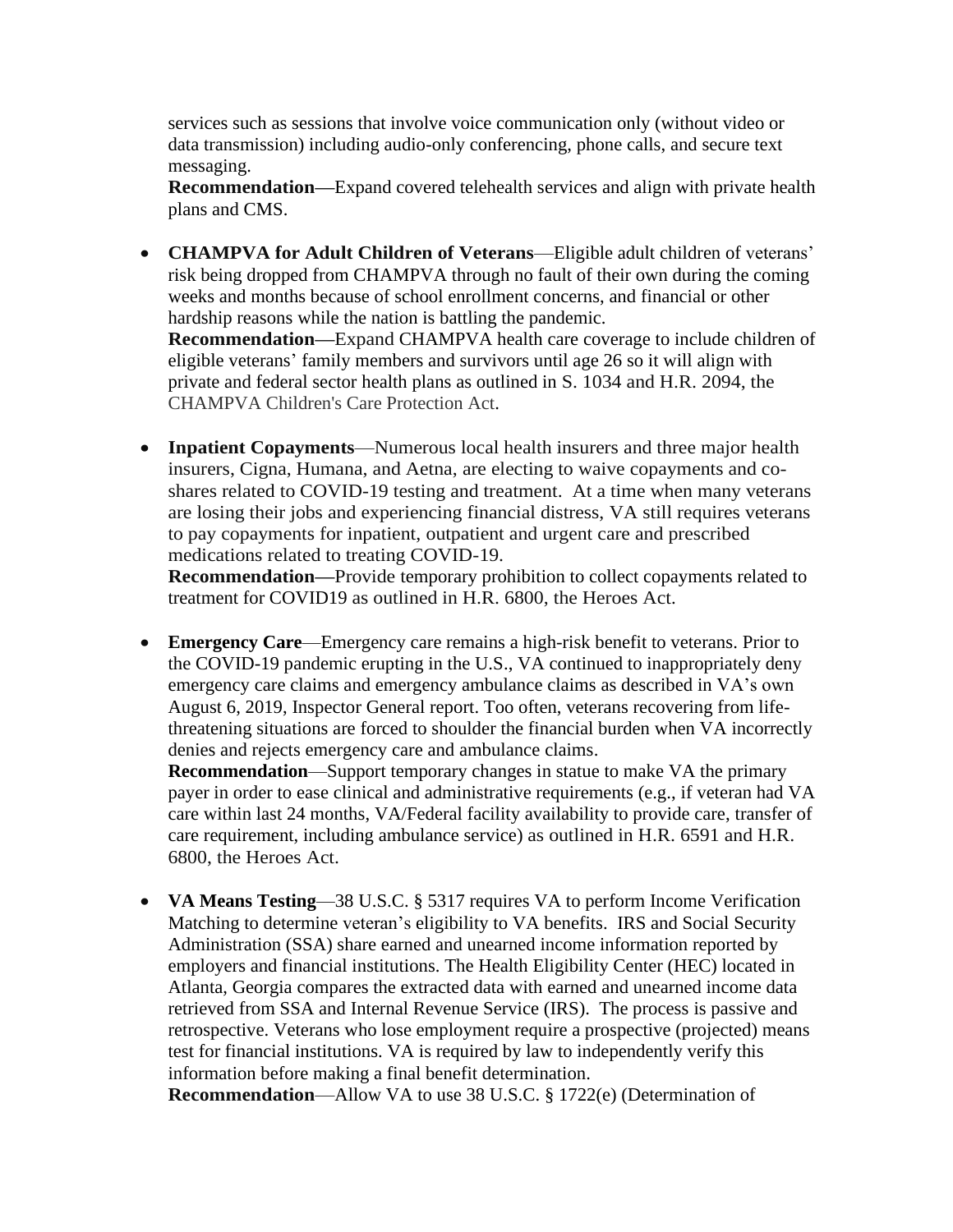inability to defray necessary expenses; income thresholds) to use projected income of the current year for real time "means testing" as outlined in H.R. 6800, the Heroes Act. In order to avoid hardship, VA may determine that a veteran is eligible for care notwithstanding that the veteran does not meet the income requirements if current projections of the veteran's income for the current year following application for care.

- **Copayments for Preventive Medications and Services**—Under current law some service connected veterans are subject to pay copayments for preventive (and other) services and prescribed /non-OTC medications, that servicemembers, military retirees and civilians with private insurance plans receive for no out-of-pocket cost. COVID-19 vaccinations are being developed and this provision updates similar bills from previous Congress' by adding coronavirus preventive medications and services. **Recommendation**—Amend 38 U.S.C. § 1722A prohibiting copayments for certain preventive medications and services as outlined in H.R. 3932, the Veterans Preventive Health Coverage Fairness Act and H.R. 6800, the Heroes Act.
- **Technical amendment to the CARES Act**—Section 20006 provides reasonable flexibilities for the successful Veteran Directed Care program to continue serving veterans during the COVID-19 pandemic. Unfortunately, certain service providers of this program were inadvertently excluded and the veterans they serve do not have the same protections.

**Recommendation**—Amend Section 20006 of the CARES Act defining the Area Agency on Aging to include other service providers such as Aging and Disability Resource Centers and Centers for Independent Living.

• **WWII Veterans**—Nearly 390,000 of the 16 million Americans who served in World War II were alive as of 2019. About 73.6 percent of male and 67.3 percent of female World War II veterans were already using VA benefits in 2016 yet many WWII veterans are being subject to VA's means test and pay copayments for VA care. We must fulfil our promise to our WWII veterans to ensure that they receive all the benefits they earned and deserve.

**Recommendation**—Amend Priority Group 6 eligibility to include WWII veterans as outlined in S. 3812, the WWII Veterans Hospital and Medical Eligibility Act.

## **VA BENEFITS**

• **VA Beneficiary Travel Program Rates**—Veterans are being reimbursed for mileage at lower rates under the [VA Beneficiary Travel Program](https://www.va.gov/health-care/get-reimbursed-for-travel-pay) (BTP) than those rates prescribed by [GSA](https://www.gsa.gov/travel/plan-book/transportation-airfare-pov-etc/privately-owned-vehicle-pov-mileage-reimbursement-rates) and [IRS.](https://www.irs.gov/tax-professionals/standard-mileage-rates)

**Recommendation**—Modify VA BTP mileage reimbursement rate to an align with GSA rate schedule. Currently BTP rate is 41.5 (50% of the local government employee rate); GSA rate is 57.5; and IRS rate is 57.5.

• **Postmark Date of Receipt of Benefit Claims**—VA Under Secretary for Benefits issued a new rule via the Federal Register to allow VA to accept "postmark" for date of receipt of benefit claims. However, it does not address tolling of deadlines for submission and response of forms for claims and appeals. They stated they have a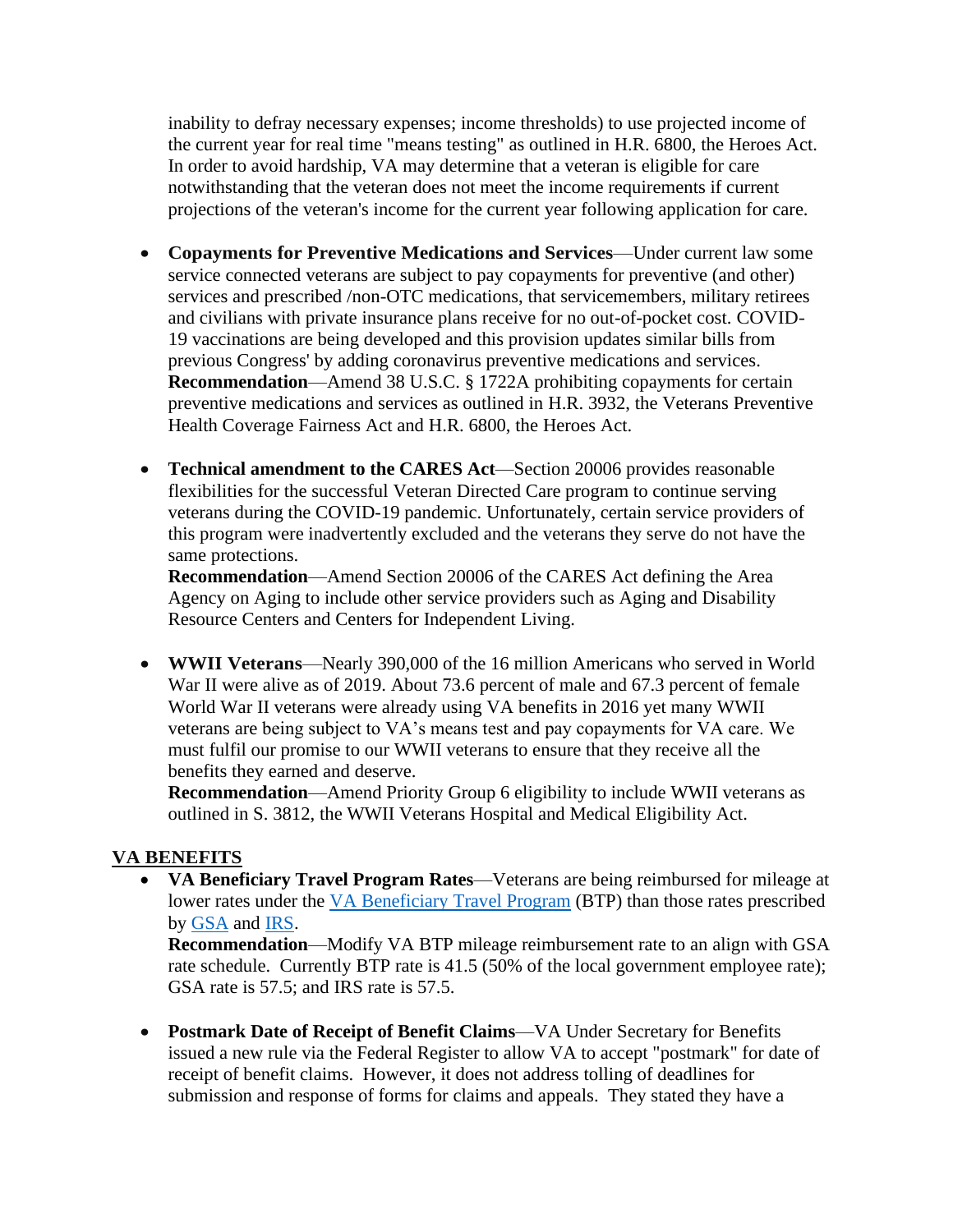policy to accept them after the fact, but only if the veteran states it is COVID related. **Recommendation**—Support legislation that would provide for tolling of deadlines relating to claims for benefits administered by the VA during the COVID-19 public health emergency as outlined in H.R. 6800, the Heroes Act.

• **Public Facing DBQs**—VA eliminated all public facing Disability Benefits Questionnaires (DBQs) and will not allow veterans to have them completed via telehealth exams. **Recommendation**—Legislation to require VA to bring back DBQs, exempt them from the Paperwork Reduction Act and allow veterans to complete via telehealth, especially during COVID pandemic as many veterans are limited to in-person exams

by contract physicians as outlined in H.R. 6493, the Veterans Benefits Fairness and Transparency Act.

• **VA Debt Collection**—VA suspended collections on all new debts but has not applied this to existing debts. The Departments of Education and Treasury have stopped all debt collection actions. VA is allowing veterans to call the Debt Management Center to ask for a pause. The VA cites complaints from veterans during Hurricane Katrina as their rationale for not applying this as a universal policy.

**Recommendation**—Pause debt collection for veterans owing VA money as outlined in H.R. 6800, the Heroes Act.

• Aid and Attendance Rate Increase—Veterans paying for assistance with daily needs in their home via Aid and Attendance (A&A) are experiencing an increase in costs due to personal protective equipment (PPE) requirements from providers. In some cases, Service-Connected Compensation/A&A does not cover the full cost of self-procured home care. Some veterans have been told their rates may increase by as much as 25% to cover the cost of PPE such as masks and gloves.

**Recommendation**—Temporary increase for A&A during COVID-19 by up to 25% to cover the cost of procuring PPE as outlined in H.R. 6800, the Heroes Act.

• **Automobile Adaptive Equipment Grants**—Service-connected disabled veterans who meet specific eligibility are eligible to receive one automobile grant in their lifetime which helps them procure an adaptable vehicle but, in most cases, cover less than half the cost of the vehicle. Considering vehicles do not last a person's lifetime, veterans should have the ability to purchase a vehicle, with the assistance of an VA Automobile Allowance and Adaptive Equipment (AAE) grant, once every ten years, without having to shoulder the burden of the full cost of a vehicle themselves. In addition, VA must continue to reimburse for adaptive equipment requirements as stated in statute. Veterans and service members should not have to submit an itemized list of this equipment to qualify for the grant. Supporting improvements in the AAE program for veterans with non-service-connected disabilities should also be considered.

**Recommendation**—Address the transportation needs of service- and non-serviceconnected veterans to help restore, promote, and preserve the highest state of health possible. Not having a vehicle forces many of these individuals to rely on public transportation which increases their risk to the COVID-19 virus and other potential